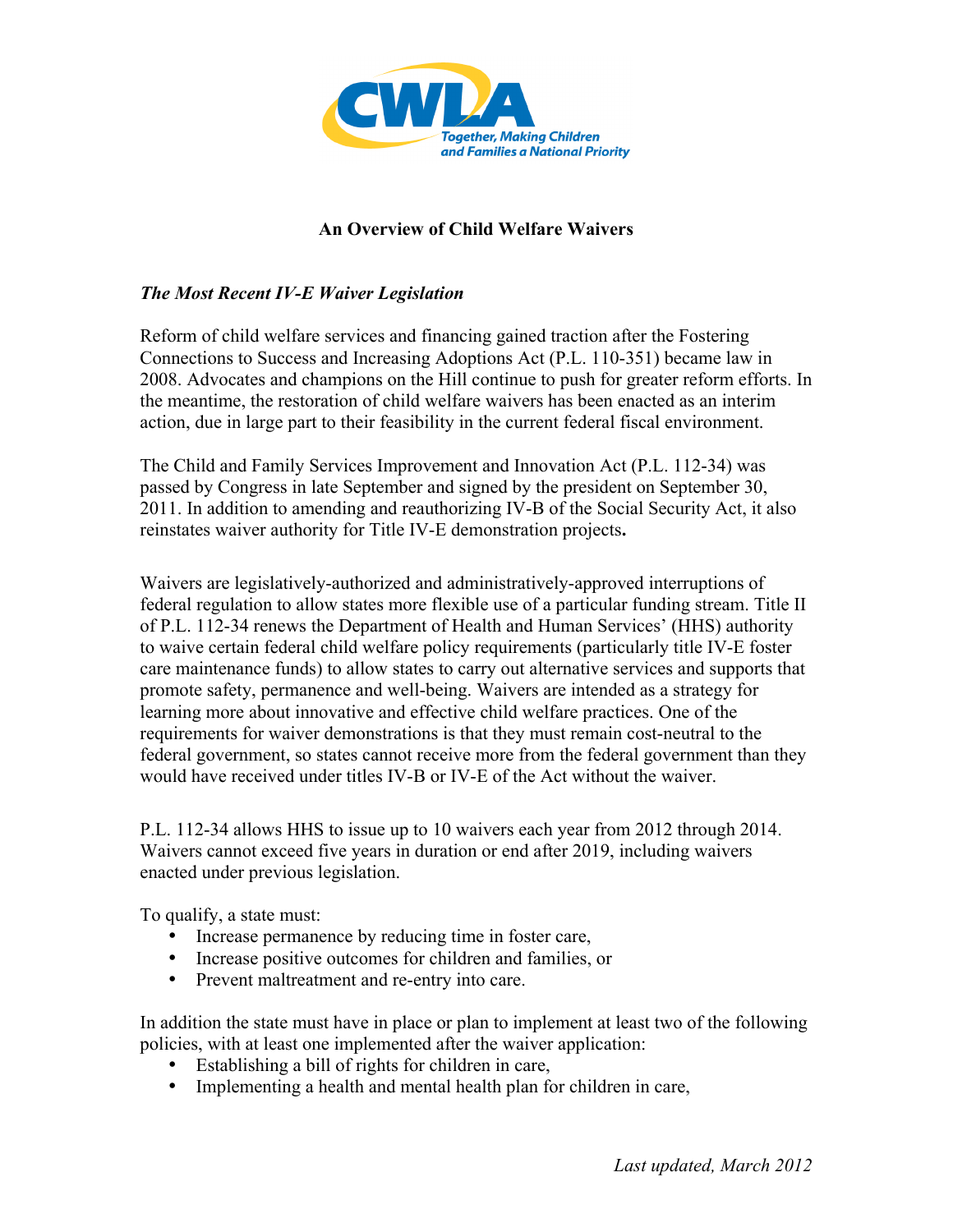

- Covering kinship/subsidized guardianship with IV-E funding, extending IV-E foster care to 21,
- Implementing a plan to reduce congregate care, increasing the placement of siblings together,
- Implementing a plan to improve the recruitment and retention of quality foster families,
- Establishing procedures to assist youth in transitioning out of care,
- State plan inclusion of older youth guidance in their own transition plan, and
- The establishment of one or more programs to prevent placement in care and provide permanency.

HHS is given authority to terminate any waiver demonstration if they determine it is not making significant progress toward implementing the improvement policy within three years of approval. Furthermore, the bill includes reporting requirements that must start two years prior to the waiver application, account for all child welfare spending during the time of the waiver, provide periodic reports, and obtain an independent evaluation. Periodic reports must be posted on state websites and sent to the House Committee on Ways and Means. Independent evaluations of the project are required without preference to a particular research design. Finally, tribes are eligible to apply for waivers if they are administering a IV-E plan.

## *The History of Waivers*

Congress passed Public Law 103-432 in 1994, establishing section 1130 of the Social Security Act. This was the original legislation giving HHS the authority to approve state demonstration projects involving the waiver of certain provisions of titles IV-E and IV-B of the Social Security Act. In 1997, The Adoption and Safe Families Act (ASFA) extended and expanded HHS' waiver authority by allowing the approval of up to 10 new waiver projects each year.

Since the enactment of the child welfare waiver authority, 24 states have implemented one or more demonstrations involving a variety of service strategies. HHS has generally approved waivers lasting up to five years. Some states have implemented specific interventions focused on certain child welfare populations, whereas others have experimented with system-wide reforms. Following is a list of waiver demonstration topics enacted by states:

- Subsidized guardianship/kinship permanence
- Flexible funding and capped IV-E allocations to local agencies
- Managed care payment systems;
- Services for caregivers with substance use disorders;
- Intensive service options, including expedited reunification services;
- Enhanced training for child welfare staff;
- Adoption and post-permanency services; and